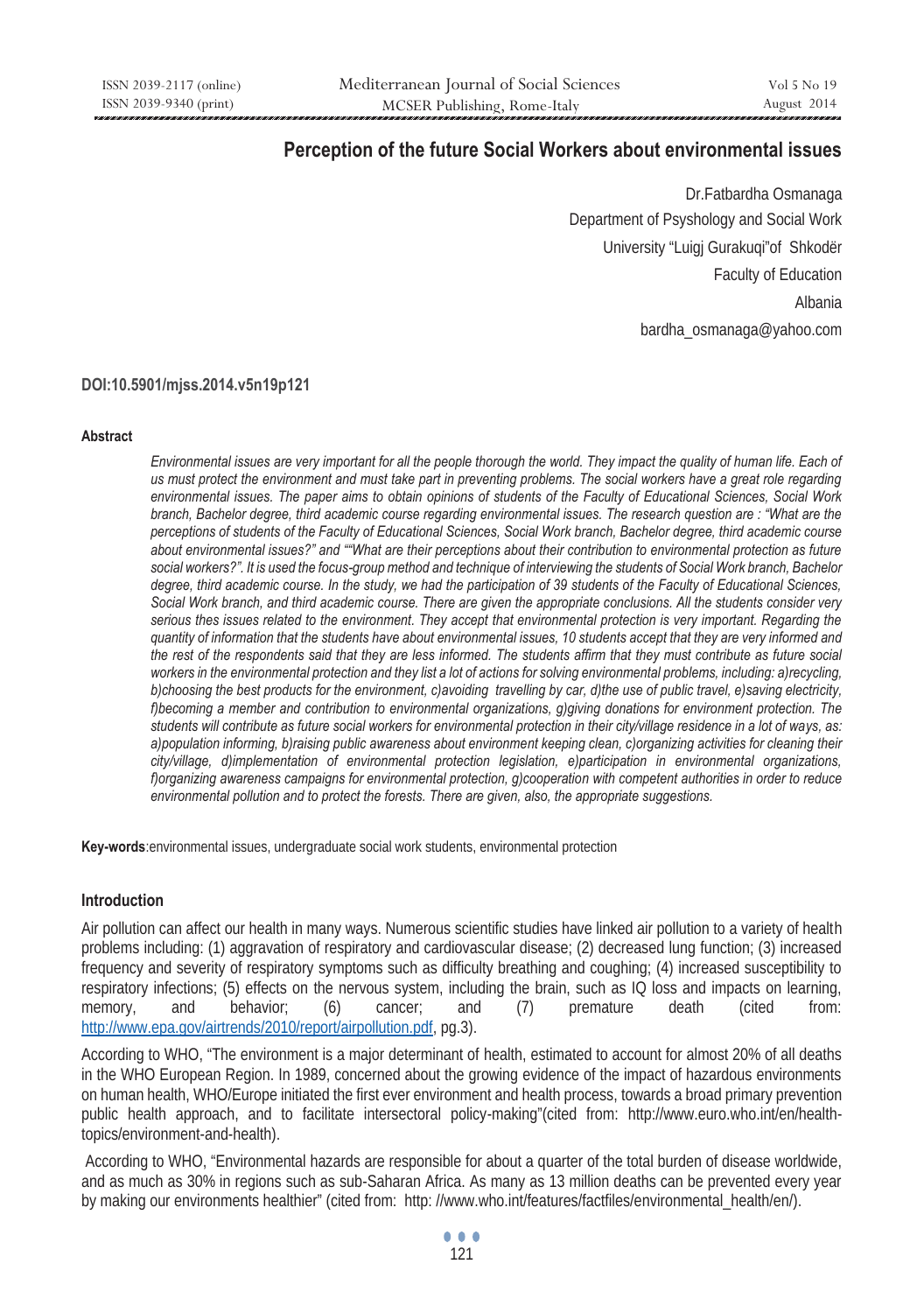| ISSN 2039-2117 (online) | Mediterranean Journal of Social Sciences | Vol 5 No 19 |
|-------------------------|------------------------------------------|-------------|
| ISSN 2039-9340 (print)  | MCSER Publishing, Rome-Italy             | August 2014 |

Various studies and literature indicate that environmental pollution disproportionately affects minority and low-income populations (Arora and Cason, 1999; Bullard, 1990; United Church of Christ, 1987). Minority and poor communities bear the burden of environmental problems that are forced upon them by decision makers and more empowered communities that subscribe to the notion of 'not in my back yard'. According to Besthorn and Saleeby (2003), this inequality in healthy environments "results in the further marginalization of already disenfranchised people" (p. 9 (cited from: http://cswr.columbia.edu/wp-content/uploads/2013/04/Jarvis.-Environmental-justice-and-social-work-A-call-to-expand-thesocial-work-profession-to-include-environmental-justice.pdf, pg.38).

Regardless of their area of specialization, many theorists contend that "social workers will encounter the consequences of environmental contamination in their work with clients, whatever the field of practice" (Soine, 1987, p. 44 (cited from: Muldoon A. (2006) Environmental Efforts: The Next Challenge for Social Work, Critical Social Work, Vol. 7, No. 2).

The International Federation of Social Worker's (IFSW) definition of social work adopted in 2000 is : "The social work profession promotes social change, problem solving in human relationships and the empowerment and liberation of people to enhance well-being. Utilising theories of human behaviour and social systems, social work intervenes at the points where people interact with their environments. Principles of human rights and social justice are fundamental to social work" (cited from: http://www.socialwelfarehistory.com/programs/social-work-a-definition-2000/).

Health is an issue of human rights and social justice. These two central social work values frame IFSW's understanding that all people have an equal right to enjoy the social conditions that underpin human health and to access services and other resources to promote health and deal with illness. The United Nations (UN) Declaration of Human Rights identified a range of rights which are essential to health. These include rights to life, liberty and security; to participation in policy making; to education and to just and favourable conditions of work. Centrally, the UN Declaration asserts the right to 'a standard of living adequate for health and well-being of self and of family, including food, clothing, housing and medical care and necessary social services, and the right to security in the event of unemployment, sickness, disability, widowhood, old age or other lack of livelihood in circumstances beyond his control'(Article 25).

Social workers in all settings engage every day with children, men and women struggling to realise these basic rights to health (cited from: http://ifsw.org/policies/health/).

Social work in its various forms addresses the multiple, complex transactions between people and their environments. Its mission is to enable all people to develop their full potential, enrich their lives, and prevent dysfunction. Professional social work is focused on problem solving and change. As such, social workers are change agents in society and in the lives of the individuals, families and communities they serve. Social work is an interrelated system of values, theory and practice (cited from: http://socialpolicy.ucc.ie/ifsw\_Definition\_Of\_Social\_Work.htm).

So, it is clear that environmental problems are associated to social worker profession.So, it is very important that social workers know these problems and, knowing them, they will be able to resolve these problems.

#### **The main aims and objectives are:**

Obtaining opinions of students of the Faculty of Educational Sciences, Social Work branche, Bachelor degree, third academic course regarding environmental issues.

Analyzing students'opinions about the importance of the environment protection.

Analyzing students'opinions about their role regarding environmental problems prevention and environmental protection.

Analyzing students'opinions about their contribution to environmental protection as future social workers.

The research question are :

1."What are perceptions of students of the Faculty of Educational Sciences, Social Work branche, Bachelor degree, third academic course about environmental issues?"

2."What are perceptions of students of the Faculty of Educational Sciences, Social Work branche, Bachelor degree, third academic course about their contribution to environmental protection as future social workers?"

 There are made a lot of studies in the world with the focus people opinions about environmental issues. For example, the study conducted with 500 students of Sekondi-Takoradi Metropolitan Authority (S.T.M.A) Senior High Schools by Bonney E.A., Wayoe B., Anumel E., Andoh S.A. (2013). The results of this study indicated that the students think they have role to play part in protecting the environment. They also say they can take steps not to damage it and even want to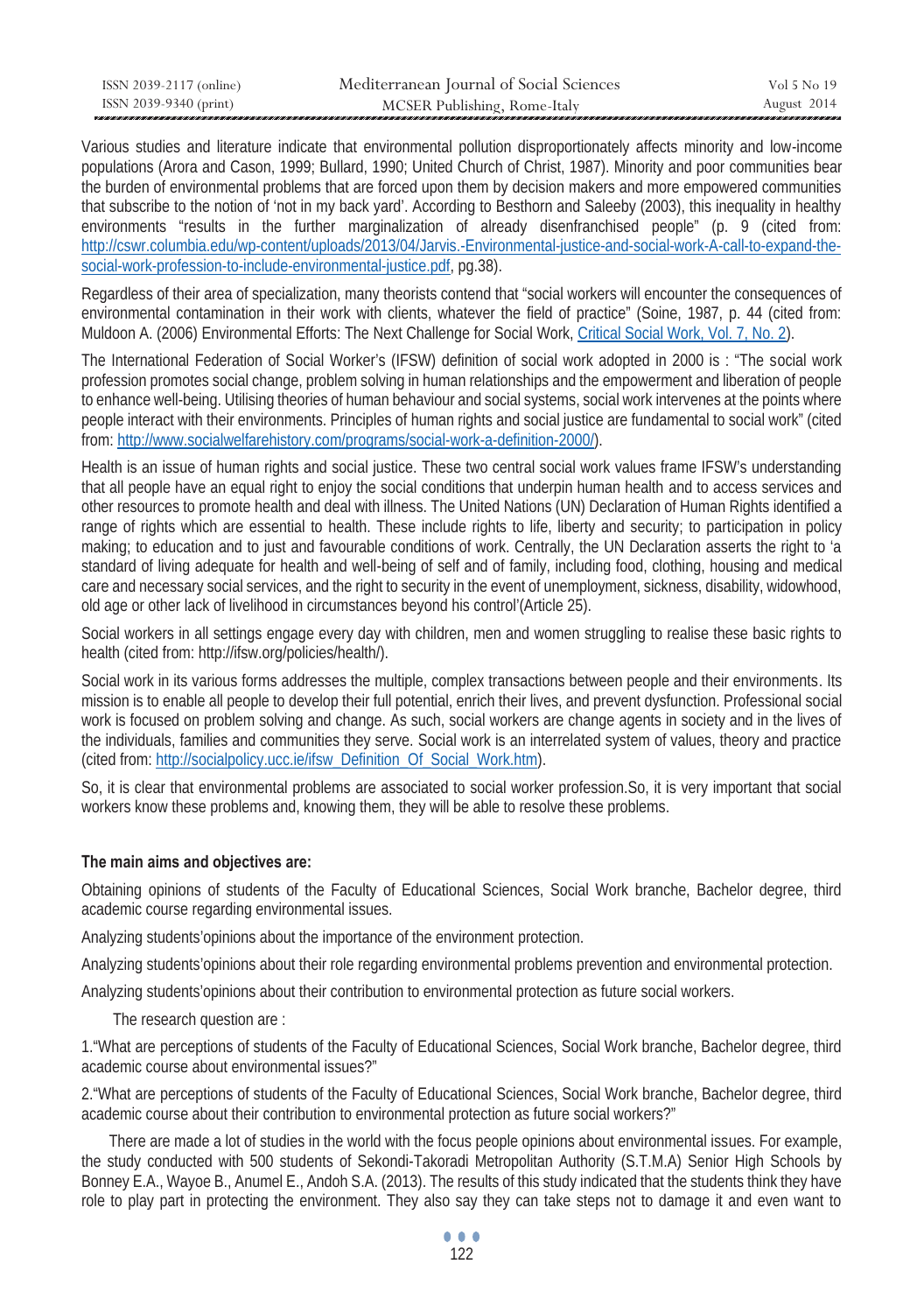| ISSN 2039-2117 (online) | Mediterranean Journal of Social Sciences | Vol 5 No 19 |
|-------------------------|------------------------------------------|-------------|
| ISSN 2039-9340 (print)  | MCSER Publishing, Rome-Italy             | August 2014 |

preserve it for future generation. The major findings of the study were that most boys and girls in this study strongly agreed that learning about the environmental challenge issues would prepare them for the future and that people should care more about the protection of the environment. They also agreed that something can be done to curtail the drastic alteration of the environment. Both boys and girls agreed that science and technology can solve environmental problems (Bonney E.A., Wayoe B., Anumel E., Andoh S.A. (2013) Perceptions of Students on Environmental Challenge Issues, Journal of Environment and Earth Science, Vol. 3, No.5, pg.43-47).

 Another study is conducted from the Special EUROBAROMETER 295 (2008). European citizens attach great value to the environment and are increasingly aware of the role that the environment plays in their lives. Most Europeans have environmentally friendly attitudes and they are aware of their role as individuals in protecting their environment… …however, although Europeans are aware of the need to protect the environment, their green attitudes do not always translate into environmentally friendly behaviour and concrete actions. A substantial share of Europeans say that they do not feel informed about environmental issues (42%). Nonetheless, the majority feels fairly well (50%) or very well informed (5%) (Special EUROBAROMETER 295/Wave 68.2- TNS Opinions &Social (2008) Attitudes of European citizens towards the environment, Special EUROBAROMETER 295, pg.74-75).

 It can be cited the research that was commissioned by SC Johnson and executed within the GfK Roper Consulting Green Gauge® US survey. The survey was fielded online among 2,000 adults age 18+ in the contiguous United States between June 9 and July 5, 2011. According to the study, "One challenge over the past 20 years for businesses, governments, and non-profits has been influencing Americans to make lifestyle changes that have a positive environmental impact. However, behavior change is possible" (SC Johnson (2011) The Environment: Public Attitudes and Individual Behavior — A Twenty-Year Evolution, GfK).

### **Method**

#### **Participants**

 In the study, we had the participation of 39 students of the Faculty of Educational Sciences, Social Work branch, third academic course. 2 students (5,1%) are male, 37 students (94,9%) are female. In the study we had the participation of students of different ages. 6 students (15,4%) are 20 years aged, 19 students (48,7%) are 21 years aged, 11 students (28,2%) are 22 years aged, 2 students (5,1%) are 24 years aged, 1 student (2,6%) is 25 years aged. 28 students (71,8%) live in city, whereas 11 students (28,2%) live in village. The students participating in the study live in different areas of northern Albania. 5 students (12,8%) live in Shkodra district, 2 students (5,1%) live in Tirana district, 7 students (17,9%) live in Lezha district, 1 student (2,6%) lives in Malësia e Madhe district, 4 students (10,3%) live in Tropojë district, 3 students (7,7%) live Puka district, 4 students (10,3%) live in Kukës district, 3 students (7,7%) live in Laç district, 2 students (5,1%) live in Mat district, 2 students (5,1%) live in Kruja district, 2 students (5,1%) live in Mirdita district, 4 students (10,3%) live in Dibra district.

#### **Materials**

It is used the focus-group method and technique of interviewing the students of Social Work branch, Bachelor degree, third academic course. The contents of the interviews and focus-groups was based at different similar studies realized in the world (as for example: a)Bonney E.A., Wayoe B., Anumel E., Andoh S.A. (2013) Perceptions of Students on Environmental Challenge Issues, Journal of Environment and Earth Science, Vol. 3, No.5, b)Department for Environment, Food and Rural Affairs (2009) Public attitudes and behaviours towards the environment - tracker survey - A research report completed for the Department for Environment, Food and Rural Affairs by TNS, Nobel House, London, c)Mondéjar-Jiménez, J., Mondéjar-Jiménez, J.A., Vargas-Vargas, M., Gázquez-Abad, J.C. (2012) Personal Attitudes in Environmental Protection, Int. J. Environ. Res., 6(4):1039-1044, d)SC Johnson (2011) The Environment: Public Attitudes and Individual Behavior — A Twenty-Year Evolution, GfK, e)Special EUROBAROMETER 295 (2008) Attitudes of European citizens towards the environment, TNS Opinions &Social).

The contents of the interviews and focus-groups was thought in a way as to collect the opinions of these students concerning the main aims and objectives of the paper.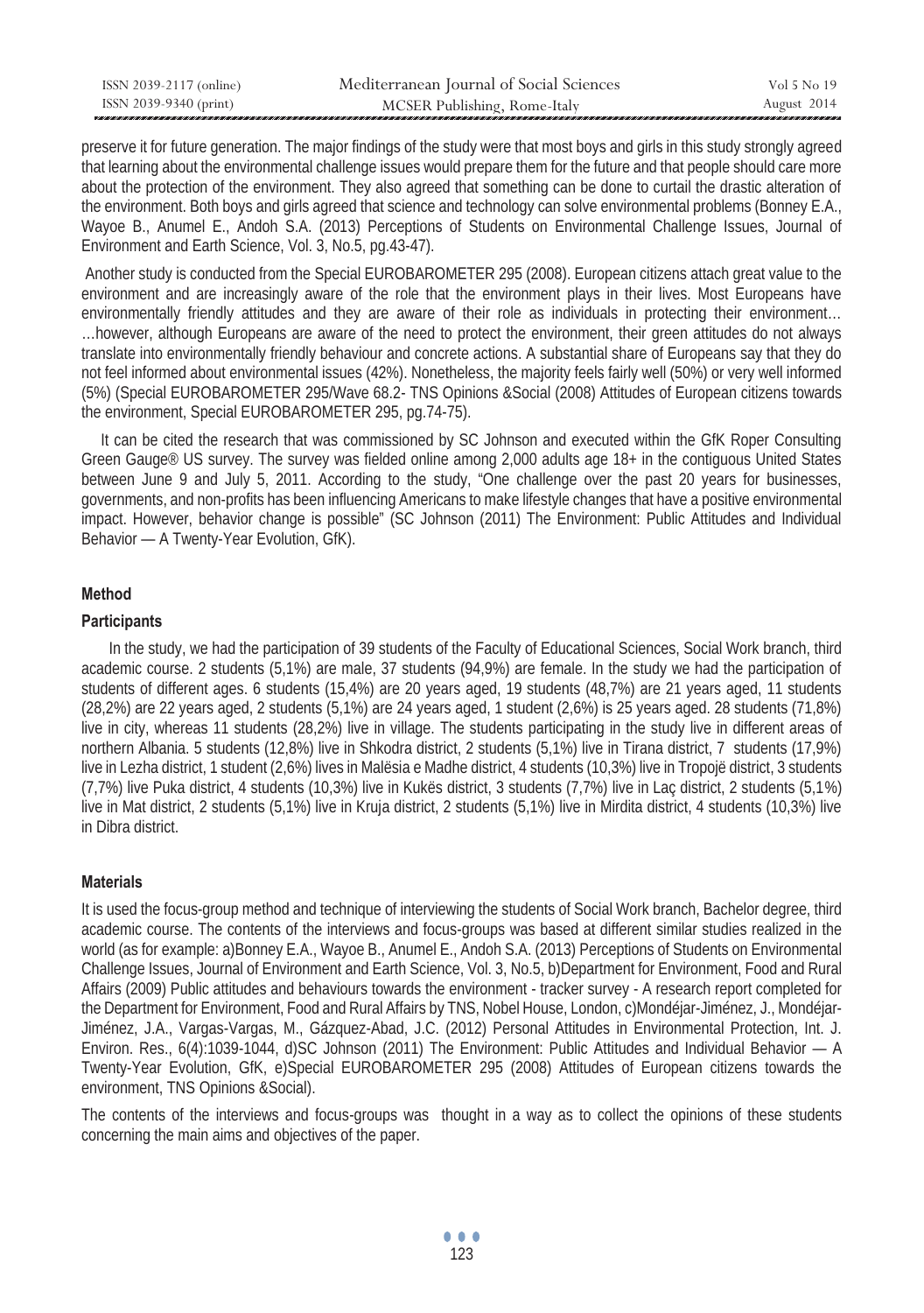## **Procedure**

The Administration of the interviewing and focus-groups was conducted during the month of May 2014.The students that participated in the study consented with pleasure to participate. It was obtained the respective permission to make this study.

## **Results**

All the students consider very serious thes issues related to the environment. The main environmental issues that the students are concerned are : water pollution, air polllution, the disasters caused by the people, the growing waste, the climate change, the agricultural pullution, the urban problems and the impact on our health of chemicals used in everyday products.

The students consider the environmental issues as a serious problem, because: a)these issues affect directly our quality of life, b)environmental pollution impairs our health, c) environmental pollution impairs, also, plants and animals, d)there is to much forest destruction, throwing garbage in inappropriate places, in lakes, etc.

According to the students, environmental issues have direct effects on these aspects:a)on our health, especially on breathing problems, on people allergies increase, b)on people quality of life, c)on air pllution, d)on individual welfare.

All the students accept that environmental protection is very important.

Regarding the quantity of information that the students have about environmental issues, 10 students accept that they are very informed and the rest of the respondents said that they are less informed.

The students affirm that they must contribute as future socail workers in the environmental protection. They see their contribution as future social workers in these aspects: a)participation in information and awareness programs for the population, b)contribution to different environmental associations, c)lobby for environment protection.

According to the students, the actions for solving environmental problems, include: a)recycling, b)choosing the best products for the environment, c)avoiding travelling by car, d)the use of public travel, e)saving electricity, f)becoming a member and contribution to environmental organizations, g)giving donations for environment protection.

According to the students, the main ways to prevent environmental problems are: a)providing more information on environmental issues, b) introducing heavier fines for offenders, c) trying to ensure better enforcement of existing environmental legislation, d) Offering higher financial incentives (e.g.: tax breaks, subsidies) to industry, commerce and to citizens who protect the environment and reduce air pollution.

According to the students, the main reasons of environmental problems in our country are: a)the lack of environmental culture for some individuals, b)excessive consumption of bottled products, c)air pollution, d)throwing the waste in improper places, e)massice use of cars, f)the destruction of green spaces, g)forests burning, h)pollution from the industry.

The students will contribute as future social workers for environmental protection in their city/village residence in the following ways: a)population informing, b)raising public awareness about environment keeping clean, c)organizing activities for cleaning their city/village, d)implementation of environmental protection legislation, e)participation in environmenatl organizations, f)organizing a lot of campaigns in order to inform and sensitize people to environmental protection, g)cooperation with competent authorities in order to reduce environmental pollution and to protect the forests.

So, in general, the data obtained coincide with the data of other studies. Our students, just like other people in the world consider very important environment protection.

## **Discussion**

In general, the data obtained coincide with the data of similar studies made in the world. Our students consider very important environment protection. Environment protection is very important for all of us. All the people have a great role regarding environmental issues, especially the social workers. All the students (the future social workers) consider very serious the issues related to the environment. The students consider the environmental issues as a serious problem, because: a)these issues affect directly our quality of life, b)environmental pollution impairs our health, c) environmental pollution impairs, also, plants and animals, d)there is to much forest destruction, throwing garbage in inappropriate places, in lakes, etc. All the students accept that environmental protection is very important. Regarding the quantity of information